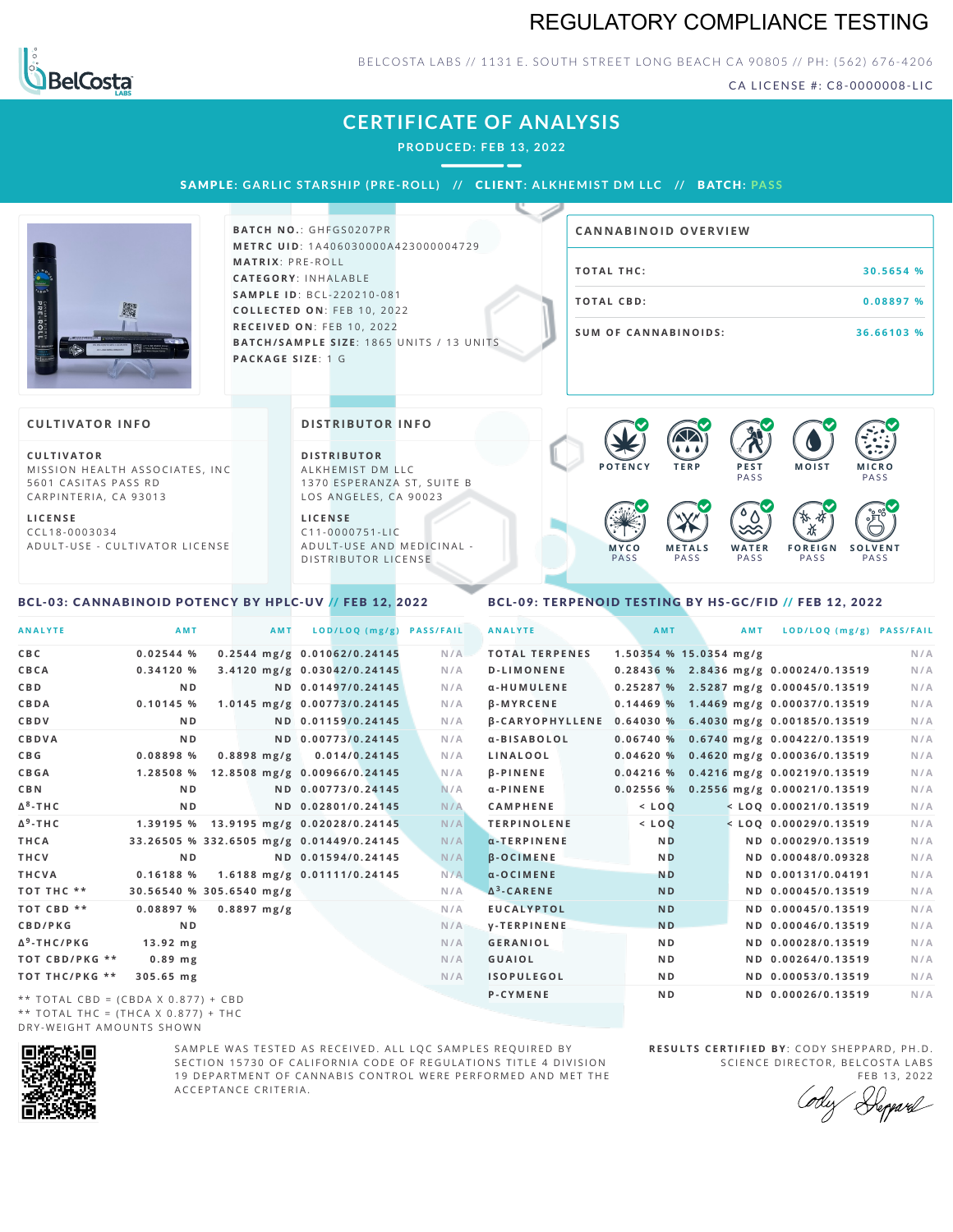# REGULATORY COMPLIANCE TESTING

#### <span id="page-1-0"></span>BCL-05: RESIDUAL PESTICIDE ANALYSIS BY LC-MS/MS ESI // FEB 12, 2022

| <b>ANALYTE</b>                  |               | LIMIT AMT (µg/g) | LOD/LOQ (µg/g) PASS/FAIL |             | <b>ANALYTE</b>         |               | LIMIT AMT $(\mu g/g)$ | LOD/LOQ (µg/g) PASS/FAIL |      |
|---------------------------------|---------------|------------------|--------------------------|-------------|------------------------|---------------|-----------------------|--------------------------|------|
| <b>ABAMECTIN</b>                | $0.1 \mu g/g$ | N D              | 0.01153/0.04             | <b>PASS</b> | <b>MALATHION</b>       | $0.5 \mu g/g$ | N D                   | 0.00472/0.02             | PASS |
| <b>ACEPHATE</b>                 | $0.1 \mu g/g$ | ND               | 0.00368/0.02             | <b>PASS</b> | METALAXYL              | $2 \mu g/g$   | N D                   | 0.00503/0.02             | PASS |
| ACEQUINOCYL                     | $0.1 \mu g/g$ | N D              | 0.00417/0.02             | <b>PASS</b> | <b>METHIOCARB</b>      | Any amt       | N D                   | 0.00503/0.02             | PASS |
| <b>ACETAMIPRID</b>              | $0.1 \mu g/g$ | N D              | 0.00464/0.02             | <b>PASS</b> | METHOMYL               | 1 $\mu$ g/g   | N D                   | 0.00494/0.02             | PASS |
| <b>ALDICARB</b>                 | Any amt       | N D              | 0.01109/0.04             | <b>PASS</b> | <b>MEVINPHOS</b>       | Any amt       | N D                   |                          | PASS |
| <b>AZOXYSTROBIN</b>             | $0.1 \mu g/g$ | N D              | 0.00639/0.02             | <b>PASS</b> | <b>MEVINPHOSI</b>      |               | N D                   | 0.00163/0.0084           | N/A  |
| <b>BIFENAZATE</b>               | $0.1 \mu g/g$ | N D              | 0.00355/0.02             | <b>PASS</b> | <b>MEVINPHOS II</b>    |               | ND.                   | 0.00542/0.0316           | N/A  |
| <b>BIFENTHRIN</b>               | $3 \mu g/g$   | N D              | 0.00473/0.04             | <b>PASS</b> | <b>MYCLOBUTANIL</b>    | $0.1 \mu g/g$ | N D                   | 0.00867/0.04             | PASS |
| <b>BOSCALID</b>                 | $0.1 \mu g/g$ | N D              | 0.00494/0.02             | <b>PASS</b> | <b>NALED</b>           | $0.1 \mu g/g$ | N D                   | 0.00328/0.02             | PASS |
| CARBARYL                        | $0.5 \mu g/g$ | N D              | 0.00295/0.02             | <b>PASS</b> | OXAMYL                 | $0.5 \mu g/g$ | N D                   | 0.00455/0.02             | PASS |
| CARBOFURAN                      | Any amt       | N D              | 0.00613/0.02             | <b>PASS</b> | PACLOBUTRAZOL          | Any amt       | N D                   | 0.00714/0.04             | PASS |
| CHLORANTRANIL-<br><b>IPROLE</b> | $10 \mu g/g$  | N D              | 0.00697/0.04             | PASS        | <b>PERMETHRIN</b>      | $0.5 \mu g/g$ | N D                   |                          | PASS |
| <b>CLOFENTEZINE</b>             | $0.1 \mu g/g$ | N D              | 0.0054/0.02              | <b>PASS</b> | PERMETHRIN CIS         |               | N D                   | 0.00237/0.0082           | N/A  |
| <b>COUMAPHOS</b>                | Any amt       | N D              | 0.00215/0.02             | <b>PASS</b> | PERMETHRIN TRANS       |               | N D                   | 0.00245/0.0118           | N/A  |
| <b>CYFLUTHRIN</b>               | $2 \mu g/g$   | N D              | 0.05508/0.2              | <b>PASS</b> | <b>PHOSMET</b>         | $0.1 \mu g/g$ | N D                   | 0.0043/0.02              | PASS |
| CYPERMETHRIN                    | 1 $\mu$ g/g   | N D              | 0.00556/0.04             | <b>PASS</b> | PIPERONYLBUTO-<br>XIDE | $3 \mu g/g$   | N D                   | 0.00247/0.02             | PASS |
| <b>DAMINOZIDE</b>               | Any amt       | N D              | 0.00227/0.04             | PASS        | <b>PRALLETHRIN</b>     | $0.1 \mu g/g$ | N D                   | 0.00392/0.02             | PASS |
| <b>DIAZINON</b>                 | $0.1 \mu g/g$ | N D              | 0.00487/0.02             | <b>PASS</b> | PROPICONAZOLE          | $0.1 \mu g/g$ | N D                   | 0.0024/0.02              | PASS |
| <b>DIMETHOATE</b>               | Any amt       | N D              | 0.00354/0.02             | PASS        | <b>PROPOXUR</b>        | Any amt       | N D                   | 0.00374/0.02             | PASS |
| <b>DIMETHOMORPH</b>             | $2 \mu g/g$   | ND               |                          | PASS        | <b>PYRETHRINS</b>      | $0.5 \mu g/g$ | N D                   | 0.00726/0.04             | PASS |
| <b>DIMETHOMORPH I</b>           |               | ND               | 0.00109/0.0078           | N/A         | PYRIDABEN              | $0.1 \mu g/g$ | N D                   | 0.0034/0.02              | PASS |
| <b>DIMETHOMORPH II</b>          |               | ND               | 0.0015/0.0122            | N/A         | <b>SPINETORAM</b>      | $0.1 \mu g/g$ | N D                   |                          | PASS |
| <b>ETHOPROPHOS</b>              | Any amt       | N D              | 0.0041/0.02              | <b>PASS</b> | <b>SPINETORAM J</b>    |               | N D                   | 0.00329/0.016            | N/A  |
| <b>ETOFENPROX</b>               | Any amt       | N D              | 0.00274/0.02             | PASS        | <b>SPINETORAM L</b>    |               | N D                   | 0.00157/0.016            | N/A  |
| <b>ETOXAZOLE</b>                | $0.1 \mu g/g$ | ND               | 0.00385/0.02             | <b>PASS</b> | <b>SPINOSAD</b>        | $0.1 \mu g/g$ | N D                   |                          | PASS |
| <b>FENHEXAMID</b>               | $0.1 \mu g/g$ | N D              | 0.01055/0.02             | <b>PASS</b> | SPINOSAD A             |               | N D                   | 0.00205/0.01438          | N/A  |
| <b>FENOXYCARB</b>               | Any amt       | N D              | 0.00175/0.02             | <b>PASS</b> | SPINOSAD D             |               | N <sub>D</sub>        | 0.00104/0.00498          | N/A  |
| <b>FENPYROXIMATE</b>            | $0.1 \mu g/g$ | N D              | 0.00481/0.02             | <b>PASS</b> | <b>SPIROMESIFEN</b>    | $0.1 \mu g/g$ | N D                   | 0.00944/0.04             | PASS |
| <b>FIPRONIL</b>                 | Any amt       | N D              | 0.00478/0.02             | <b>PASS</b> | <b>SPIROTETRAMAT</b>   | $0.1 \mu g/g$ | N D                   | 0.00208/0.02             | PASS |
| <b>FLONICAMID</b>               | $0.1 \mu g/g$ | N D              | 0.00398/0.02             | <b>PASS</b> | <b>SPIROXAMINE</b>     | Any amt       | N D                   | 0.00344/0.02             | PASS |
| FLUDIOXONIL                     | $0.1 \mu g/g$ | N D              | 0.01369/0.04             | <b>PASS</b> | <b>TEBUCONAZOLE</b>    | $0.1 \mu g/g$ | N D                   | 0.00816/0.04             | PASS |
| HEXYTHIAZOX                     | 0.1 µg/g      | N D              | 0.00297/0.02             | <b>PASS</b> | <b>THIACLOPRID</b>     | Any amt       | N D                   | 0.0039/0.02              | PASS |
| <b>IMAZALIL</b>                 | Any amt       | N D              | 0.0056/0.02              | PASS        | <b>THIAMETHOXAM</b>    | $5 \mu g/g$   | N D                   | 0.00358/0.02             | PASS |
| <b>IMIDACLOPRID</b>             | $5 \mu g/g$   | ND               | 0.00645/0.02             | <b>PASS</b> | TRIFLOXYSTROB-<br>1N   | $0.1 \mu g/g$ | N D                   | 0.00421/0.02             | PASS |
| KRESOXIM-<br>METHYL             | $0.1 \mu g/g$ | N D              | 0.00339/0.02             | <b>PASS</b> |                        |               |                       |                          |      |

#### BCL-13: PESTICIDE TESTING BY GC/MS // FEB 12, 2022

| <b>ANALYTE</b>         | LIMIT         | $AMT$ ( $\mu g/g$ ) | LOD/LOQ (µg/g) | <b>PASS/FAIL</b> |
|------------------------|---------------|---------------------|----------------|------------------|
| <b>CAPTAN</b>          | $0.7 \mu g/g$ | N <sub>D</sub>      | 0.01977/0.06   | <b>PASS</b>      |
| CHLORDANE              | Any amt       | N <sub>D</sub>      |                | <b>PASS</b>      |
| <b>CHLORDANE CIS</b>   |               | N <sub>D</sub>      | 0.01199/0.03   | N/A              |
| <b>CHLORDANE TRANS</b> |               | N <sub>D</sub>      | 0.01082/0.03   | N/A              |
| <b>CHLORFENAPYR</b>    | Any amt       | N <sub>D</sub>      | 0.01364/0.06   | <b>PASS</b>      |

| <b>ANALYTE</b>                      | LIMIT         | AMT (µg/g)     | LOD/LOQ (µg/g) | <b>PASS/FAIL</b> |
|-------------------------------------|---------------|----------------|----------------|------------------|
| <b>CHLORPYRIFOS</b>                 | Any amt       | N <sub>D</sub> | 0.01653/0.06   | <b>PASS</b>      |
| <b>DICHLORVOS</b>                   | Any amt       | N <sub>D</sub> | 0.01165/0.06   | <b>PASS</b>      |
| <b>METHYL PARATHION</b>             | Any amt       | N <sub>D</sub> | 0.00851/0.06   | <b>PASS</b>      |
| PENTACHLORONI-<br><b>TROBENZENE</b> | $0.1 \mu g/g$ | N <sub>D</sub> | 0.01282/0.06   | <b>PASS</b>      |